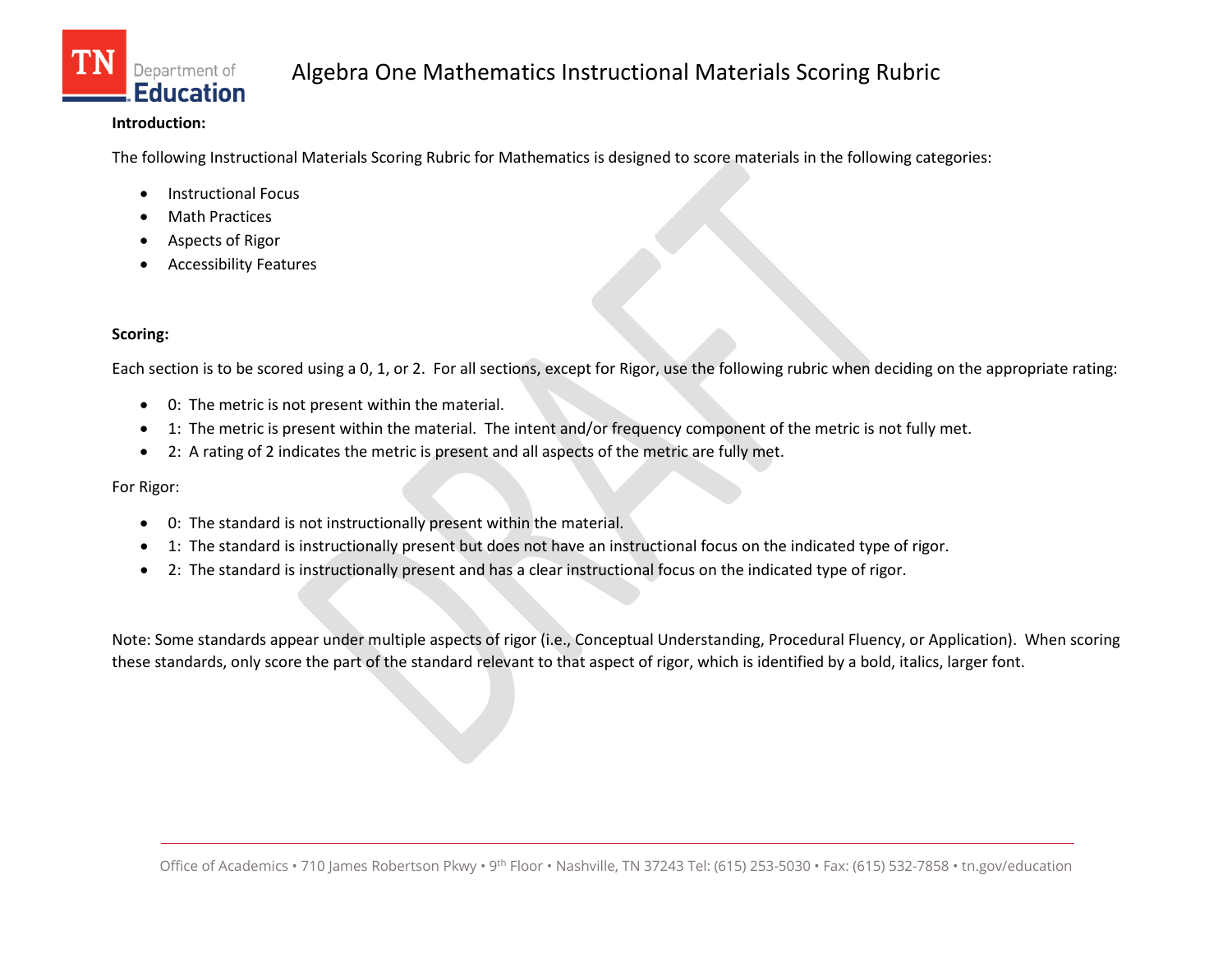

**Gateway**: The publisher must provide a Tennessee standards alignment guide as a part of the scope and sequence for the material. If this gateway is not met, the materials will not be scored.

| <b>Instructional Focus</b>                                                           |   |   |                |                 |  |
|--------------------------------------------------------------------------------------|---|---|----------------|-----------------|--|
|                                                                                      | 0 | 1 | $\overline{2}$ | <b>Evidence</b> |  |
| Connections to content from prior grades are clearly identified and explicitly       |   |   |                |                 |  |
| related to grade-level work.                                                         |   |   |                |                 |  |
| Materials embed a minimum of 3 tasks in every unit. Each task has multiple entry-    |   |   |                |                 |  |
| points and can be solved using a minimum of 2 solution strategies and/or             |   |   |                |                 |  |
| representations.                                                                     |   |   |                |                 |  |
| Materials give students opportunities to work problems within each lesson. Each      |   |   |                |                 |  |
| problem set:                                                                         |   |   |                |                 |  |
| Covers the full breadth of the standard(s) covered in the lesson                     |   |   |                |                 |  |
| Is aligned to on grade level expectations as identified in the standard(s)           |   |   |                |                 |  |
| Teacher resources indicate common student misconceptions in every unit and           |   |   |                |                 |  |
| provide guidance on how to instructionally address the identified misconceptions.    |   |   |                |                 |  |
| Materials provide educative supports (e.g., adult level explanations of the          |   |   |                |                 |  |
| standards and strategies) in every lesson for teachers to ensure standards are       |   |   |                |                 |  |
| taught accurately and to the appropriate level of rigor (i.e., conceptual            |   |   |                |                 |  |
| understanding, procedural fluency, and application) as indicated by the standards.   |   |   |                |                 |  |
| Materials develop student understanding of multiple representations (i.e.,           |   |   |                |                 |  |
| concrete, representational, abstract) for relevant standards which are identified in |   |   |                |                 |  |
| the state's Instructional Focus Documents.                                           |   |   |                |                 |  |
| Materials include problems and activities in every unit that connect two or more     |   |   |                |                 |  |
| grade level standards in a domain (e.g., A1.S.ID.A.1 and A1.S.ID.A.3).               |   |   |                |                 |  |
| Materials include problems and activities in every unit that connect two or more     |   |   |                |                 |  |
| grade level domains. (e.g., A1.F.IF.A.2 and A1.A.REI.D.6)                            |   |   |                |                 |  |
| Materials provide opportunities for students to participate in a spiraled review in  |   |   |                |                 |  |
| every unit.                                                                          |   |   |                |                 |  |

| <b>Mathematical Practices</b>                       |  |          |
|-----------------------------------------------------|--|----------|
| Math Practices/Literacy Skills for Math Proficiency |  | Evidence |

Office of Academics • 710 James Robertson Pkwy • 9<sup>th</sup> Floor • Nashville, TN 37243 Tel: (615) 253-5030 • Fax: (615) 532-7858 • tn.gov/education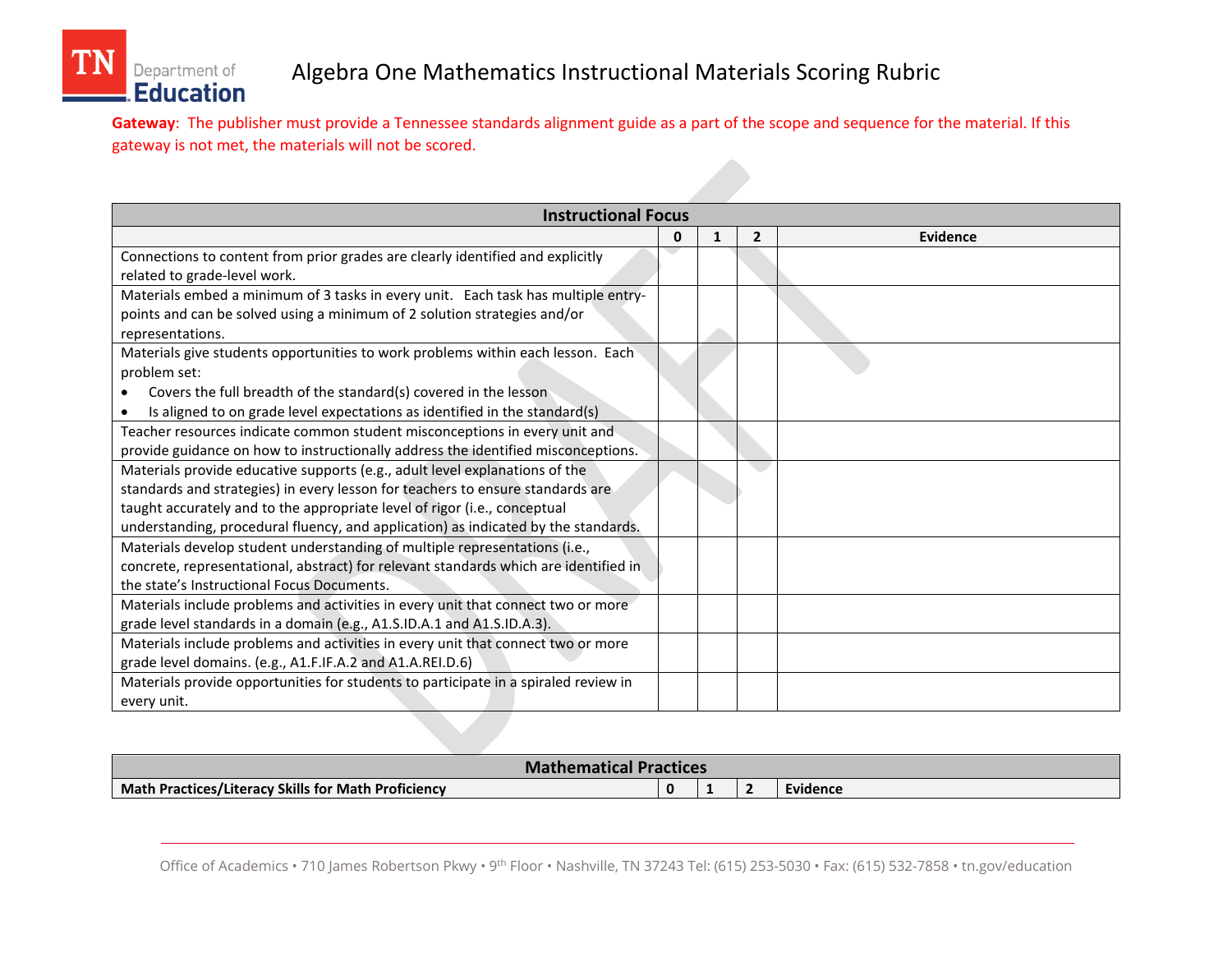### Department of<br>Fducation Algebra One Mathematics Instructional Materials Scoring Rubric

| Materials embed the eight math practice standards in every unit.              |  |  |
|-------------------------------------------------------------------------------|--|--|
| Math practice standards are clearly identified in both teacher and student    |  |  |
| materials.                                                                    |  |  |
| Materials use appropriate math vocabulary which is aligned to the grade level |  |  |
| standards.                                                                    |  |  |
| Materials support students in discussing and articulating mathematical ideas. |  |  |
| Within each lesson students either write or verbally justify their thoughts.  |  |  |
|                                                                               |  |  |

| <b>Aspects of Rigor</b>                                                             |   |  |                |          |  |
|-------------------------------------------------------------------------------------|---|--|----------------|----------|--|
| Conceptual Understanding: The materials support the intentional development         | 0 |  | $\overline{2}$ | Evidence |  |
| of students' conceptual understanding of key mathematical concepts, especially      |   |  |                |          |  |
| where called for in specific content standards or clusters.                         |   |  |                |          |  |
| A1.N.Q.A.1 Use units as a way to understand real-world problems. *                  |   |  |                |          |  |
| A1.N.Q.A.1a Choose and interpret the scale and the origin in graphs and data        |   |  |                |          |  |
| displays. $\star$                                                                   |   |  |                |          |  |
| A1.N.Q.A.1b Use appropriate quantities in formulas, converting units as necessary.* |   |  |                |          |  |
|                                                                                     |   |  |                |          |  |
| A1.N.Q.A.1c Define and justify appropriate quantities within a context for the      |   |  |                |          |  |
| purpose of modeling. $\star$                                                        |   |  |                |          |  |
| A1.N.Q.A.1b Choose an appropriate level of accuracy when reporting quantities. *    |   |  |                |          |  |
| A1.A.SSE.A.1 Interpret expressions that represent a quantity in terms of its        |   |  |                |          |  |
| context. $\star$                                                                    |   |  |                |          |  |
| A1.A.SSE.A.1a Interpret parts of an expression, such as terms, factors, and         |   |  |                |          |  |
| coefficients.                                                                       |   |  |                |          |  |
| A1.A.SSE.A.1b Interpret complicated expressions by viewing one or more of their     |   |  |                |          |  |
| parts as a single entity.                                                           |   |  |                |          |  |
| A1.A.SSE.A.2 Use the structure of an algebraic expression to identify ways to       |   |  |                |          |  |
| rewrite it.                                                                         |   |  |                |          |  |
| A1.A.APR.A.1 Add, subtract, and multiply polynomials. Use these operations to       |   |  |                |          |  |
| demonstrate that polynomials form a closed system that adhere to the same           |   |  |                |          |  |
| properties of operations as the integers.                                           |   |  |                |          |  |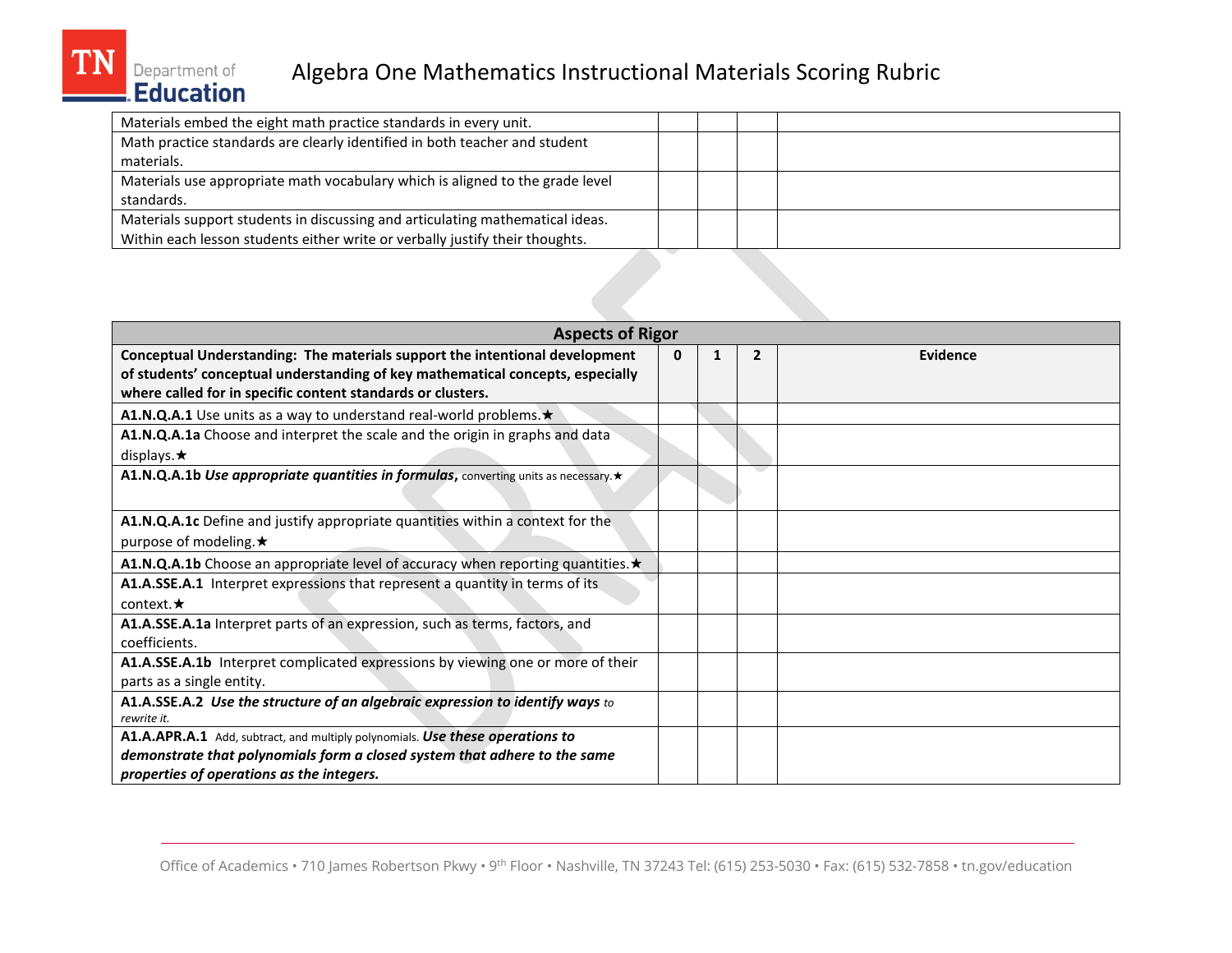

# Department of<br>Education

| A1.A.CED.A.1 Create equations and inequalities in one variable and use them to solve                   |  |  |
|--------------------------------------------------------------------------------------------------------|--|--|
| problems. $\star$                                                                                      |  |  |
| A1.A.CED.A2 Create equations in two variables to represent relationships                               |  |  |
| <b>between quantities</b> and use them to solve problems in a real-world context. Graph equations with |  |  |
| two variables on coordinate axes with labels and scales, and use the graphs to make                    |  |  |
| predictions. $\star$                                                                                   |  |  |
| A1.A.CED.A.3 Create individual and systems of equations and/or inequalities to                         |  |  |
| represent constraints in a contextual situation, and interpret solutions as viable or non-             |  |  |
| viable. $\star$                                                                                        |  |  |
| A1.A.CED.A.4 Rearrange formulas to isolate a quantity of interest using algebraic reasoning.           |  |  |
| A1.A.REI.A.1 Understand solving equations as a process of reasoning and explain                        |  |  |
| the reasoning. Construct a viable argument to justify a solution method.                               |  |  |
| A1.A.REI.B.2a Solve linear equations and inequalities, including compound inequalities, in one         |  |  |
| variable. Represent solutions algebraically and graphically.                                           |  |  |
| A1.A.REI.B.2b Solve absolute value equations and inequalities in one variable. Represent               |  |  |
| solutions algebraically and graphically.                                                               |  |  |
| A1.A.REI.B.3a Solve quadratic equations by inspection (e.g., for x2 = 49), taking square roots,        |  |  |
| knowing and applying the quadratic formula, and factoring, as appropriate to the initial form of the   |  |  |
| equation. Recognize when a quadratic equation has nonreal complex solutions.                           |  |  |
| A1.A.REI.B.3b Solve quadratic inequalities using the graph of the related quadratic                    |  |  |
| equation.                                                                                              |  |  |
| A1.A.REI.C.4 Write and solve a system of linear equations in real-world context. $\star$               |  |  |
| A1.A.REI.D.5 Understand that the graph of an equation in two variables is the set                      |  |  |
| of all its solutions plotted in the coordinate plane, often forming a curve (which                     |  |  |
| could be a line).                                                                                      |  |  |
| A1.A.REI.D.6 Explain why the x-coordinates of the points where the graphs of the                       |  |  |
| equations $y = f(x)$ and $y = g(x)$ intersect are the solutions of the equation $f(x) =$               |  |  |
| $g(x)$ . Find approximate solutions by graphing the functions or making a table of values, using       |  |  |
| technology when appropriate.★                                                                          |  |  |
| A1.F.IF.A.1 Understand that a function from one set (called the domain) to                             |  |  |
| another set (called the range) assigns to each element of the domain exactly one                       |  |  |
| element of the range. If $f$ is a function and $x$ is an element of its domain, then $f(x)$            |  |  |
| denotes the output of f corresponding to the input x. The graph of f is the graph of                   |  |  |
| the equation $y = f(x)$ .                                                                              |  |  |
| A1.F.IF.A.2 Use function notation. ★                                                                   |  |  |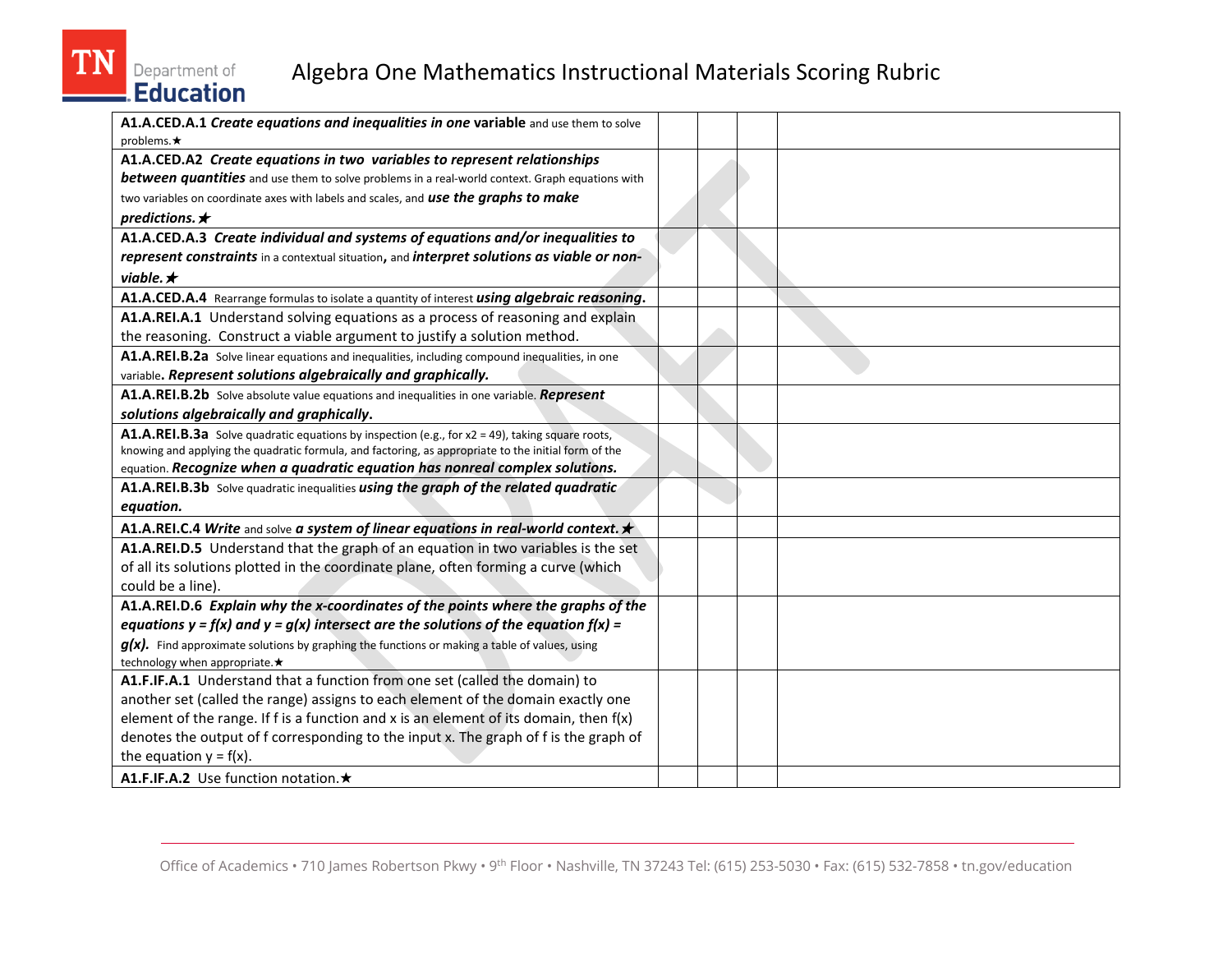### Department of<br>Education Algebra One Mathematics Instructional Materials Scoring Rubric

| A1.F.IF.A.2a Use function notation to evaluate functions for inputs in their domains, including<br>functions of two variables. |  |  |
|--------------------------------------------------------------------------------------------------------------------------------|--|--|
| A1.F.IF.A.2b Interpret statements that use function notation in terms of a context.                                            |  |  |
| A1.F.IF.A.3 Understand geometric formulas as functions. ★                                                                      |  |  |
| A1.F.IF.B.4 For a function that models a relationship between two quantities,                                                  |  |  |
| interpret key features of graphs and tables in terms of the quantities, and sketch                                             |  |  |
| graphs showing key features given a verbal description of the relationship. *                                                  |  |  |
| A1.F.IF.B.5 Relate the domain of a function to its graph and, where applicable, to                                             |  |  |
| the context of the function it models. ★                                                                                       |  |  |
| A1.F.IF.B.6 Calculate and interpret the average rate of change of a function                                                   |  |  |
| (presented symbolically or as a table) over a specified interval. Estimate and interpret                                       |  |  |
| the rate of change from a graph. $\star$                                                                                       |  |  |
| A1.F.IF.C.7 Graph functions expressed algebraically and show key features of the graph by                                      |  |  |
| hand and using technology. $\star$                                                                                             |  |  |
| A1.F.IF.C.8 Write a function defined by an expression in different but equivalent forms to reveal                              |  |  |
| and explain different properties of the function. $\star$                                                                      |  |  |
| A1.F.IF.C.8a Rewrite quadratic functions to show zeros, extreme values, and symmetry of the graph,                             |  |  |
| and interpret these in terms of a real-world context.                                                                          |  |  |
| A1.F.IF.C.9 Compare properties of functions represented algebraically, graphically,                                            |  |  |
| numerically in tables, or by verbal descriptions. ★                                                                            |  |  |
| A1.F.IF.C.9a Compare properties of two different functions. Functions may be of                                                |  |  |
| different types and/or represented in different ways.                                                                          |  |  |
| A1.F.IF.C.9b Compare properties of the same function on two different intervals or                                             |  |  |
| represented in two different ways.                                                                                             |  |  |
| A1.F.BF.A.1 Build a function that describes a relationship between two quantities.                                             |  |  |
| A1.F.BF.A.1a Determine steps for calculation, a recursive process, or an explicit                                              |  |  |
| expression from a context.                                                                                                     |  |  |
| A1.F.BF.B.2 Identify the effect on the graph of replacing $f(x)$ by $f(x) + k$ , $k f(x)$ ,                                    |  |  |
| $f(kx)$ , and $f(x + k)$ for specific values of k (both positive and negative); find the value                                 |  |  |
| of k given graphs.                                                                                                             |  |  |
| A1.F.LE.A.1 Distinguish between situations that can be modeled with linear                                                     |  |  |
| functions and with exponential functions.                                                                                      |  |  |
| A1.F.LE.A.1a Know that linear functions grow by equal differences over equal                                                   |  |  |
| intervals and that exponential functions grow by equal factors over equal intervals.                                           |  |  |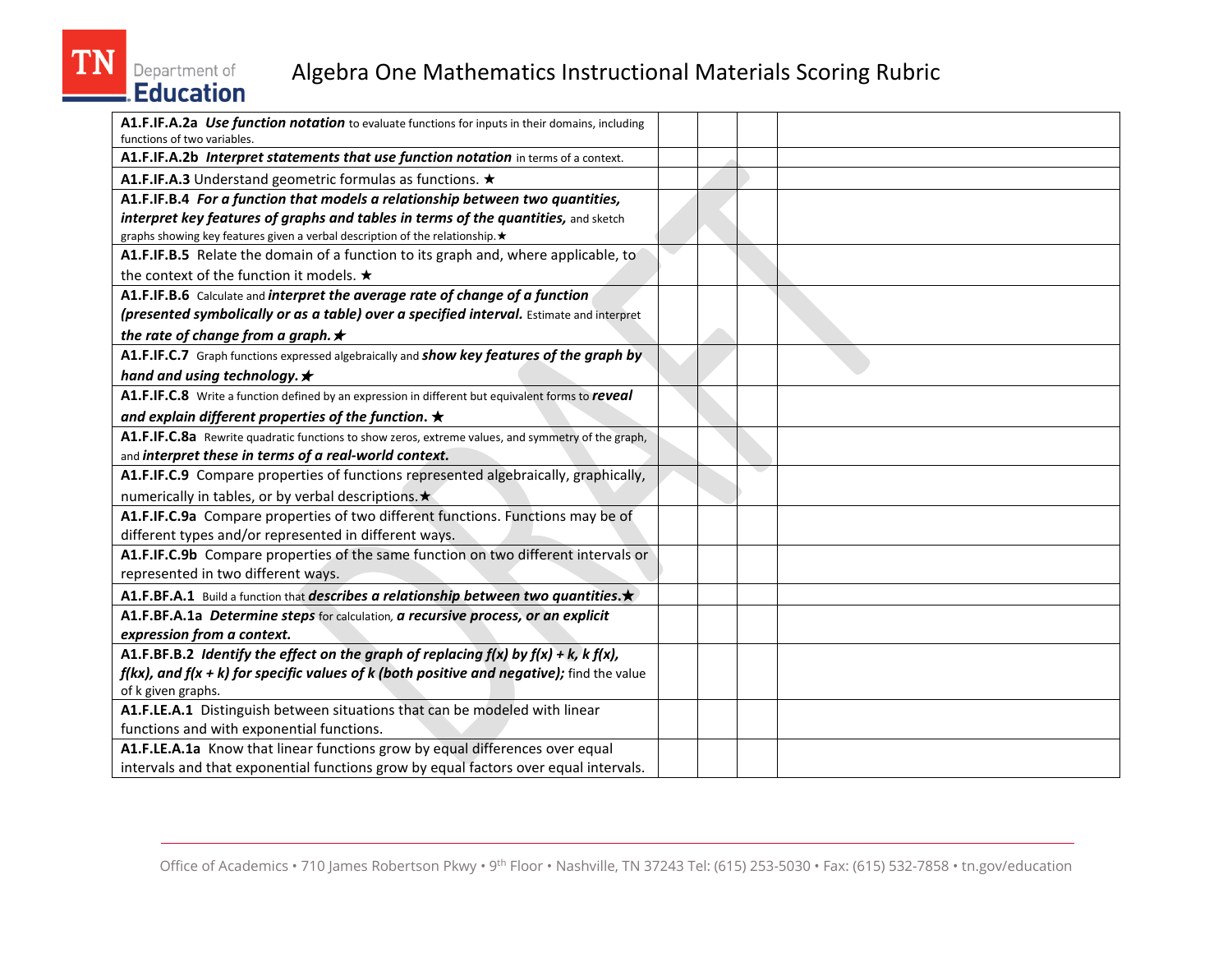| A1.F.LE.A.1b Recognize situations in which one quantity changes at a constant rate                    |              |              |                |          |
|-------------------------------------------------------------------------------------------------------|--------------|--------------|----------------|----------|
| per unit interval relative to another.                                                                |              |              |                |          |
| A1.F.LE.A.1c Recognize situations in which a quantity grows or decays by a                            |              |              |                |          |
| constant factor per unit interval relative to another.                                                |              |              |                |          |
| A1.F.LE.A.2 Construct linear and exponential functions, including arithmetic and                      |              |              |                |          |
| geometric sequences, given a graph, a table, a description of a relationship, or                      |              |              |                |          |
| input-output pairs.                                                                                   |              |              |                |          |
| A1.F.LE.B.3 Interpret the parameters in a linear or exponential function in terms of                  |              |              |                |          |
| a context. $\star$                                                                                    |              |              |                |          |
| A.S.ID.A.2 Use statistics appropriate to the shape of the data distribution to <i>compare center</i>  |              |              |                |          |
| (mean, median, and/or mode) and spread (range, interquartile range) of two or                         |              |              |                |          |
| more different data sets. ★                                                                           |              |              |                |          |
| A1.S.ID.A.3 Interpret differences in shape, center, and spread in the context of the                  |              |              |                |          |
| data sets, accounting for possible effects of extreme data points. *                                  |              |              |                |          |
| A1.S.ID.B.4 Represent data from two quantitative variables on a scatter plot, and <i>describe how</i> |              |              |                |          |
| the variables are related. Fit a function to the data; use functions fitted to data to solve problems |              |              |                |          |
| in the context of the data. $\star$                                                                   |              |              |                |          |
| A1.S.ID.C.5 Interpret the rate of change and the constant term of a linear model                      |              |              |                |          |
| in the context of data. $\star$                                                                       |              |              |                |          |
| A1.S.ID.C.6 Use technology to compute the correlation coefficient of a linear model; interpret        |              |              |                |          |
| the correlation coefficient in the context of the data. $\star$                                       |              |              |                |          |
| A1.S.ID.C.7 Explain the differences between correlation and causation. Recognize                      |              |              |                |          |
| situations where an additional factor may be impacting correlated data. *                             |              |              |                |          |
| Procedural Skill and Fluency: The materials provide intentional opportunities for                     | $\mathbf{0}$ | $\mathbf{1}$ | $\overline{2}$ | Evidence |
| students to develop procedural skills and fluencies, especially where called for in                   |              |              |                |          |
| specific content standards or clusters                                                                |              |              |                |          |
| A1.N.Q.A.1b Use appropriate quantities in formulas, converting units as necessary.*                   |              |              |                |          |
| A1.A.SSE.A.2 Use the structure of an algebraic expression to identify ways to rewrite it.             |              |              |                |          |
| A1.A.APR.A.1 Add, subtract, and multiply polynomials. Use these operations to                         |              |              |                |          |
| demonstrate that polynomials form a closed system that adhere to the same properties of operations as |              |              |                |          |
| the integers.                                                                                         |              |              |                |          |
| A1.A.CED.A.1 Create equations and inequalities in one variable and use them to solve                  |              |              |                |          |
| problems. $\star$                                                                                     |              |              |                |          |
| A1.A.CED.A2 Create equations in two variables to represent relationships between quantities and       |              |              |                |          |
| use them to solve problems in a real-world context. Graph equations with two                          |              |              |                |          |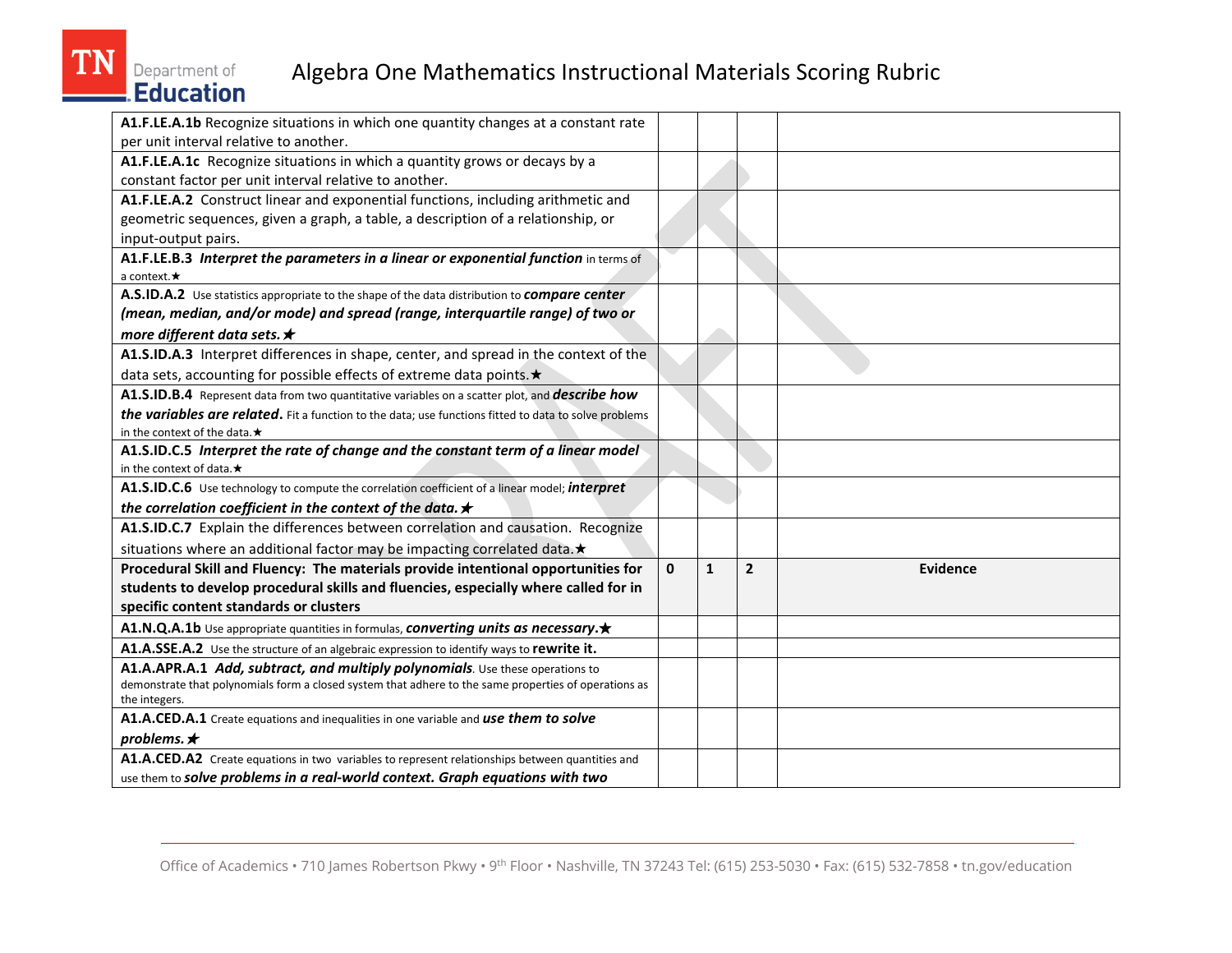### Department of<br>Education Algebra One Mathematics Instructional Materials Scoring Rubric

| variables on coordinate axes with labels and scales, and use the graphs to make                              |  |  |
|--------------------------------------------------------------------------------------------------------------|--|--|
| predictions. $\star$                                                                                         |  |  |
| A1.A.CED.A.4 Rearrange formulas to isolate a quantity of interest using algebraic<br>reasoning.              |  |  |
| A1.A.REI.B.2 Solve linear and absolute value equations and inequalities in one                               |  |  |
| variable                                                                                                     |  |  |
| A1.A.REI.B.2a Solve linear equations and inequalities, including compound                                    |  |  |
| inequalities, in one variable. Represent solutions algebraically and graphically.                            |  |  |
| A1.A.REI.B.2b Solve absolute value equations and inequalities in one variable.                               |  |  |
| Represent solutions algebraically and graphically.                                                           |  |  |
| A1.REI.B.3 Solve quadratic equations and inequalities in one variable.                                       |  |  |
| A1.A.REI.B.3a Solve quadratic equations by inspection (e.g., for $x2 = 49$ ), taking                         |  |  |
| square roots, knowing and applying the quadratic formula, and factoring, as                                  |  |  |
| appropriate to the initial form of the equation. Recognize when a quadratic equation has                     |  |  |
| nonreal complex solutions.                                                                                   |  |  |
| A1.A.REI.B.3b Solve quadratic inequalities using the graph of the related quadratic                          |  |  |
| equation.                                                                                                    |  |  |
| A1.A.REI.C.4 Write and solve a system of linear equations in real-world context. *                           |  |  |
| <b>A1.A.REI.D.6</b> Explain why the x-coordinates of the points where the graphs of the equations $y = f(x)$ |  |  |
| and $y = g(x)$ intersect are the solutions of the equation $f(x) = g(x)$ . Find approximate solutions by     |  |  |
| graphing the functions or making a table of values, using technology when                                    |  |  |
| appropriate. $\star$                                                                                         |  |  |
| A1.REI.D.7 Graph the solution set to a system of linear inequalities in two variables                        |  |  |
| as the intersection of the corresponding half-planes.                                                        |  |  |
| A1.F.IF.A.2a Use function notation to evaluate functions for inputs in their domains,                        |  |  |
| including functions of two variables.                                                                        |  |  |
| A1.F.IF.B.4 For a function that models a relationship between two quantities, interpret key features         |  |  |
| of graphs and tables in terms of the quantities, and <b>sketch graphs showing key features</b>               |  |  |
| given a verbal description of the relationship. $\star$                                                      |  |  |
| A1.F.IF.B.6 Calculate and interpret the average rate of change of a function                                 |  |  |
| (presented symbolically or as a table) over a specified interval. Estimate and                               |  |  |
| interpret the rate of change from a graph. $\star$                                                           |  |  |
| A1.F.IF.C.7 Graph functions expressed algebraically and show key features of the graph                       |  |  |
| by hand and using technology. *                                                                              |  |  |
| A1.F.IF.C.8 Write a function defined by an expression in different but equivalent                            |  |  |
| forms to reveal and explain different properties of the function. $\star$                                    |  |  |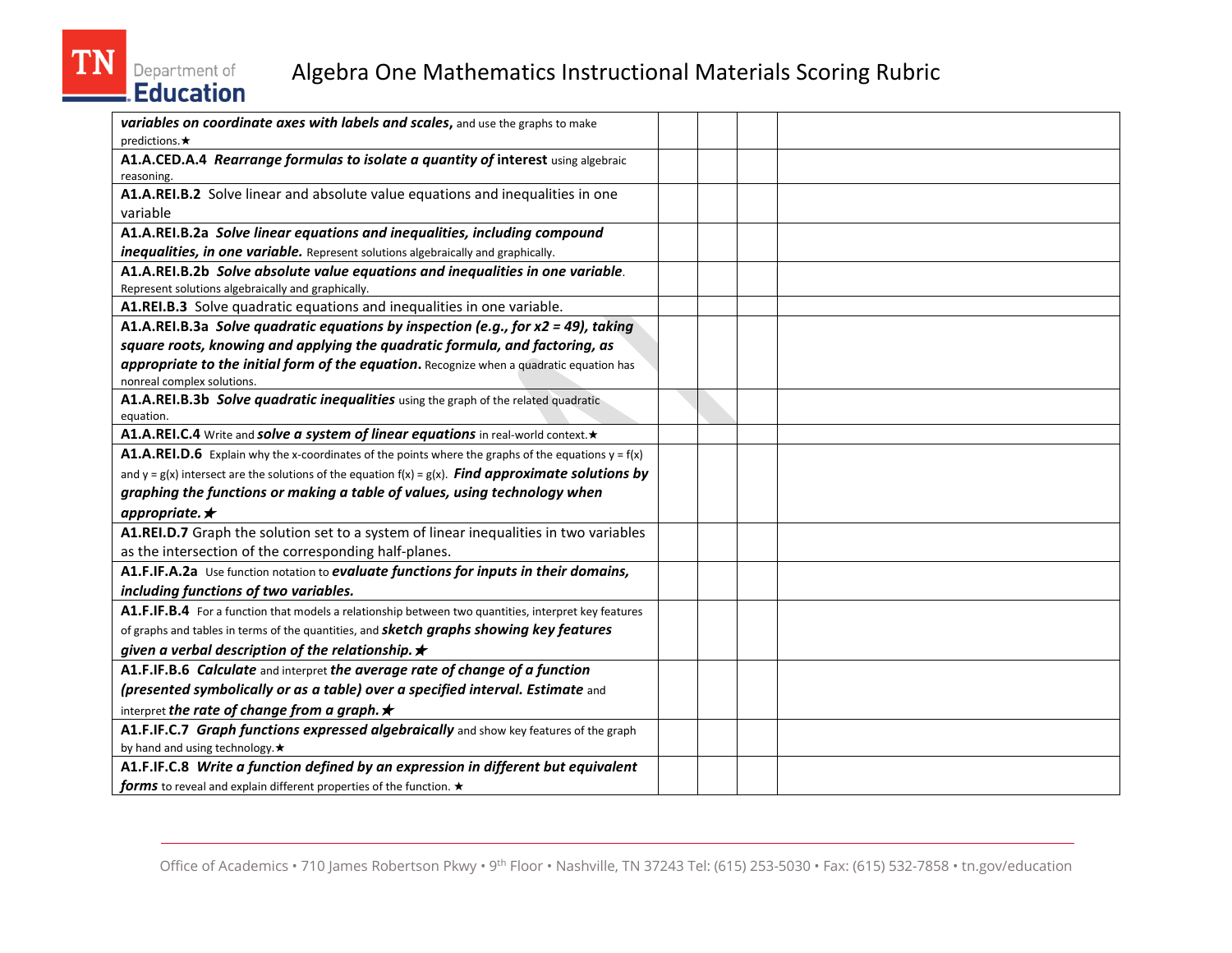### Department of<br>Education Algebra One Mathematics Instructional Materials Scoring Rubric

| A1.F.IF.C.8a Rewrite quadratic functions to show zeros, extreme values, and                                              |              |              |                |          |
|--------------------------------------------------------------------------------------------------------------------------|--------------|--------------|----------------|----------|
| symmetry of the graph, and interpret these in terms of a real-world context.                                             |              |              |                |          |
| A1.F.BF.A.1 Build a function that describes a relationship between two quantities. *                                     |              |              |                |          |
| A1.F.BF.A.1a Determine steps for calculation, a recursive process, or an explicit                                        |              |              |                |          |
| expression from a context.                                                                                               |              |              |                |          |
| A1.F.BF.B.2 Identify the effect on the graph of replacing $f(x)$ by $f(x) + k$ , k $f(x)$ , $f(kx)$ , and $f(x + k)$ for |              |              |                |          |
| specific values of k (both positive and negative); find the value of k given graphs.                                     |              |              |                |          |
| A1.F.LE.A.2 Construct linear and exponential functions, including arithmetic and                                         |              |              |                |          |
| geometric sequences, given a graph, a table, a description of a relationship, or                                         |              |              |                |          |
| input-output pairs.                                                                                                      |              |              |                |          |
| A1.S.ID.A.1 Use measures of center to solve real-world and mathematical                                                  |              |              |                |          |
| problems. $\star$                                                                                                        |              |              |                |          |
| A.S.ID.A.2 Use statistics appropriate to the shape of the data distribution to                                           |              |              |                |          |
| compare center (mean, median, and/or mode) and spread (range, interquartile range) of two or more                        |              |              |                |          |
| different data sets. $\star$<br>A1.S.ID.B.4 Represent data from two quantitative variables on a scatter plot, and        |              |              |                |          |
| describe how the variables are related. Fit a function to the data; use functions fitted to                              |              |              |                |          |
|                                                                                                                          |              |              |                |          |
| data to solve problems in the context of the data. $\star$                                                               |              |              |                |          |
| A1.S.ID.C.6 Use technology to compute the correlation coefficient of a linear                                            |              |              |                |          |
| model; interpret the correlation coefficient in the context of the data. *                                               |              |              |                |          |
| Applications: The materials support the intentional development of students'                                             | $\mathbf{0}$ | $\mathbf{1}$ | $\overline{2}$ | Evidence |
| ability to utilize mathematical concepts and skills in engaging applications,                                            |              |              |                |          |
| especially where called for in specific content standards or clusters.                                                   |              |              |                |          |
| A1.N.Q.A.1 Use units as a way to understand real-world problems. *                                                       |              |              |                |          |
| A1.N.Q.A.1a Choose and interpret the scale and the origin in graphs and data                                             |              |              |                |          |
| displays. $\star$                                                                                                        |              |              |                |          |
| A1.N.Q.A.1b Use appropriate quantities in formulas, converting units as                                                  |              |              |                |          |
| necessary. $\star$                                                                                                       |              |              |                |          |
| A1.N.Q.A.1c Define and justify appropriate quantities within a context for the                                           |              |              |                |          |
| purpose of modeling.★                                                                                                    |              |              |                |          |
| A1.N.Q.A.1b Choose an appropriate level of accuracy when reporting quantities. *                                         |              |              |                |          |
| A1.A.SSE.A.1 Interpret expressions that represent a quantity in terms of its                                             |              |              |                |          |
| context. $\star$                                                                                                         |              |              |                |          |
| A1.A.CED.A.1 Create equations and inequalities in one variable and use them to                                           |              |              |                |          |
| solve problems.★                                                                                                         |              |              |                |          |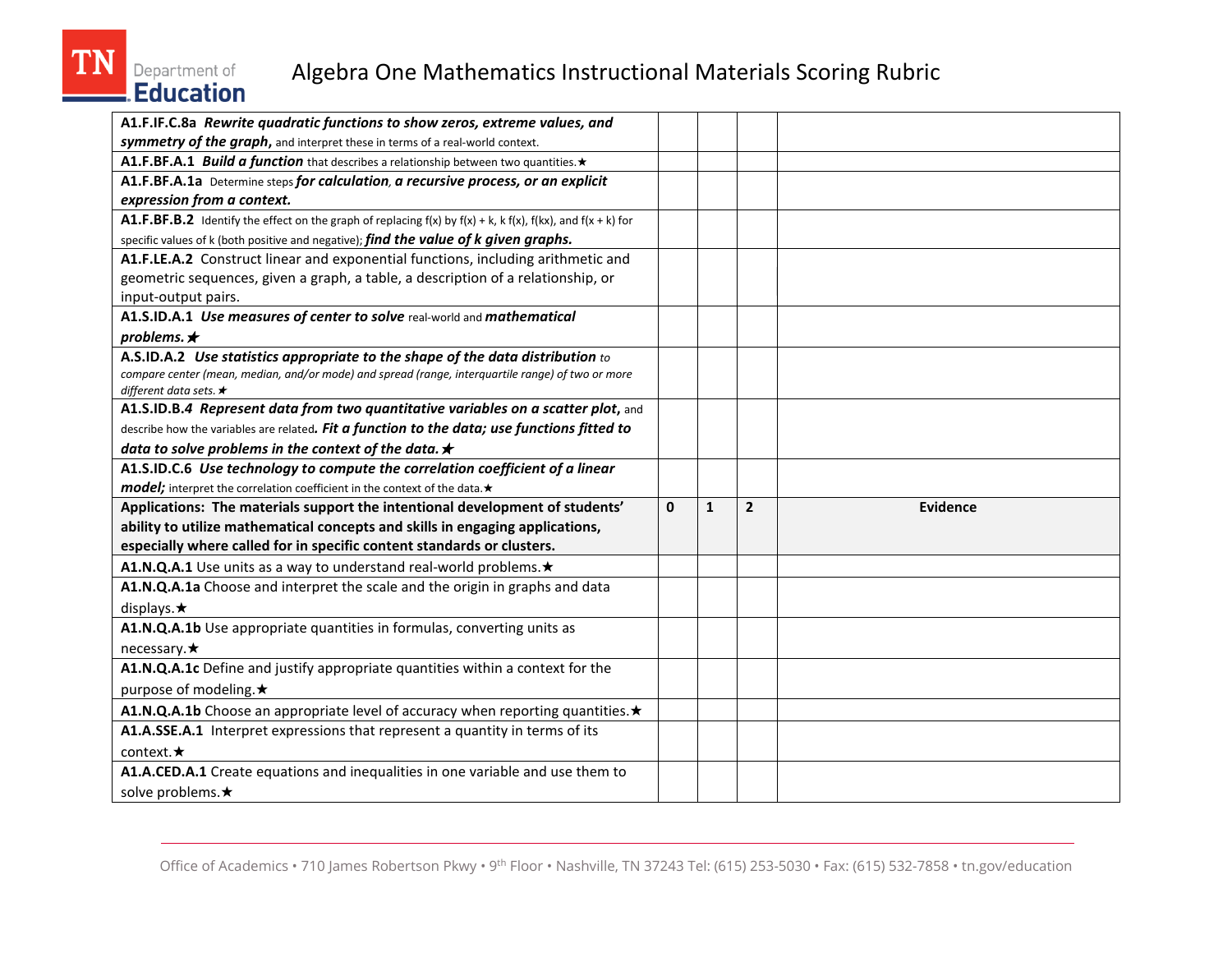

| A1.A.CED.A2 Create equations in two variables to represent relationships                           |  |  |
|----------------------------------------------------------------------------------------------------|--|--|
| between quantities and use them to solve problems in a real-world context. Graph                   |  |  |
| equations with two variables on coordinate axes with labels and scales, and use the                |  |  |
| graphs to make predictions.★                                                                       |  |  |
| A1.A.CED.A.3 Create individual and systems of equations and/or inequalities to                     |  |  |
| represent constraints in a contextual situation, and interpret solutions as viable or              |  |  |
| non-viable.★                                                                                       |  |  |
| A1.A.REI.C.4 Write and solve a system of linear equations in real-world context. *                 |  |  |
| A1.A.REI.D.6 Explain why the x-coordinates of the points where the graphs of the                   |  |  |
| equations $y = f(x)$ and $y = g(x)$ intersect are the solutions of the equation $f(x) = g(x)$ .    |  |  |
| Find approximate solutions by graphing the functions or making a table of values,                  |  |  |
| using technology when appropriate. $\star$                                                         |  |  |
| A1.F.IF.A.2 Use function notation. ★                                                               |  |  |
| A1.F.IF.A.2b Interpret statements that use function notation in terms of a context.                |  |  |
| A1.F.IF.A.3 Understand geometric formulas as functions. ★                                          |  |  |
| A1.F.IF.B.4 For a function that models a relationship between two quantities,                      |  |  |
| interpret key features of graphs and tables in terms of the quantities, and sketch                 |  |  |
| graphs showing key features given a verbal description of the relationship. *                      |  |  |
| A1.F.IF.B.5 Relate the domain of a function to its graph and, where applicable, to                 |  |  |
| the context of the function it models. ★                                                           |  |  |
| A1.F.IF.B.6 Calculate and interpret the average rate of change of a function                       |  |  |
| (presented symbolically or as a table) over a specified interval. Estimate and                     |  |  |
| interpret the rate of change from a graph. ★                                                       |  |  |
| A1.F.IF.C.7 Graph functions expressed algebraically and show key features of the                   |  |  |
| graph by hand and using technology. *                                                              |  |  |
| A1.F.IF.C.8 Write a function defined by an expression in different but equivalent                  |  |  |
| forms to reveal and explain different properties of the function. $\star$                          |  |  |
| A1.F.IF.C.8a Rewrite quadratic functions to show zeros, extreme values, and symmetry of the graph, |  |  |
| and interpret these in terms of a real-world context.                                              |  |  |
| A1.F.IF.C.9 Compare properties of functions represented algebraically, graphically,                |  |  |
| numerically in tables, or by verbal descriptions. ★                                                |  |  |
| A1.F.BF.A.1 Build a function that describes a relationship between two                             |  |  |
| quantities. $\star$                                                                                |  |  |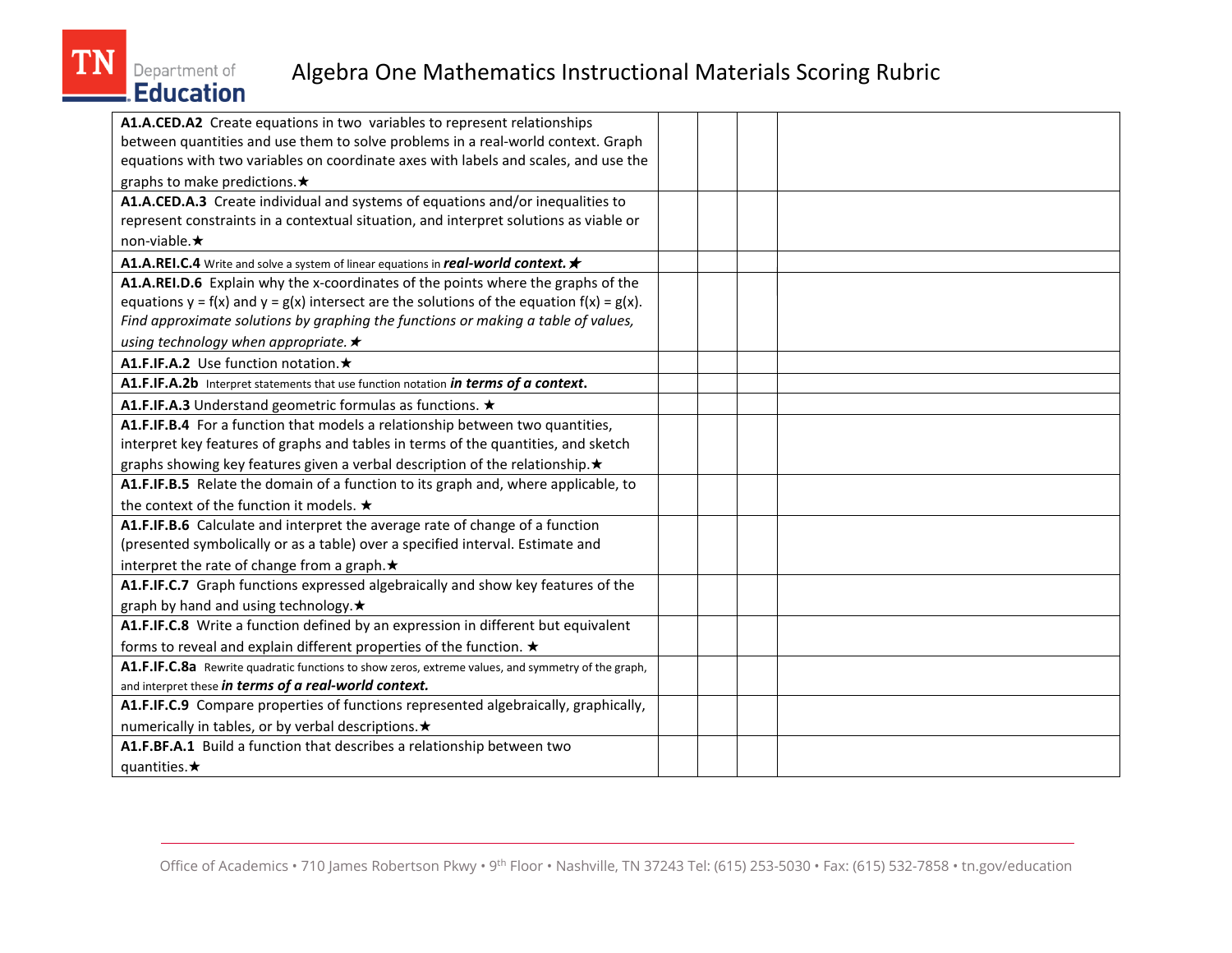# Department of<br>Education

| A1.F.BF.A.1a Determine steps for calculation, a recursive process, or an explicit expression from a             |  |
|-----------------------------------------------------------------------------------------------------------------|--|
| context.                                                                                                        |  |
| A1.F.LE.B.3 Interpret the parameters in a linear or exponential function in terms of a                          |  |
| $context.\star$                                                                                                 |  |
| A1.S.ID.A.1 Use measures of center to solve real-world and mathematical problems. $\star$                       |  |
| A.S.ID.A.2 Use statistics appropriate to the shape of the data distribution to                                  |  |
| compare center (mean, median, and/or mode) and spread (range, interquartile                                     |  |
| range) of two or more different data sets. ★                                                                    |  |
| A1.S.ID.A.3 Interpret differences in shape, center, and spread in the context of the                            |  |
| data sets, accounting for possible effects of extreme data points. *                                            |  |
| A1.S.ID.B.4 Represent data from two quantitative variables on a scatter plot, and describe how the              |  |
| variables are related. Fit a function to the data; use functions fitted to data to solve problems <i>in the</i> |  |
| context of the data. $\star$                                                                                    |  |
| <b>A1.S.ID.C.5</b> Interpret the rate of change and the constant term of a linear model in the context          |  |
| of data. $\star$                                                                                                |  |
| A1.S.ID.C.6 Use technology to compute the correlation coefficient of a linear model; interpret the              |  |
| correlation coefficient in the context of the data. $\star$                                                     |  |
| A1.S.ID.C.7 Explain the differences between correlation and causation. Recognize                                |  |
| situations where an additional factor may be impacting correlated data. $\star$                                 |  |

| <b>Accessibility Features</b>                                                          |  |  |  |          |  |  |
|----------------------------------------------------------------------------------------|--|--|--|----------|--|--|
| <b>Digital Materials</b>                                                               |  |  |  | Evidence |  |  |
| All lessons within the materials are available in digital form and include a printable |  |  |  |          |  |  |
| option.                                                                                |  |  |  |          |  |  |
| In every lesson, materials include recommended supports, accommodations, and           |  |  |  |          |  |  |
| modifications for Students with Disabilities and English Language Learners that will   |  |  |  |          |  |  |
| support their regular and active participation in accessing on grade level material    |  |  |  |          |  |  |
| (e.g., modifying vocabulary words within word problems, sentence starters, etc.).      |  |  |  |          |  |  |